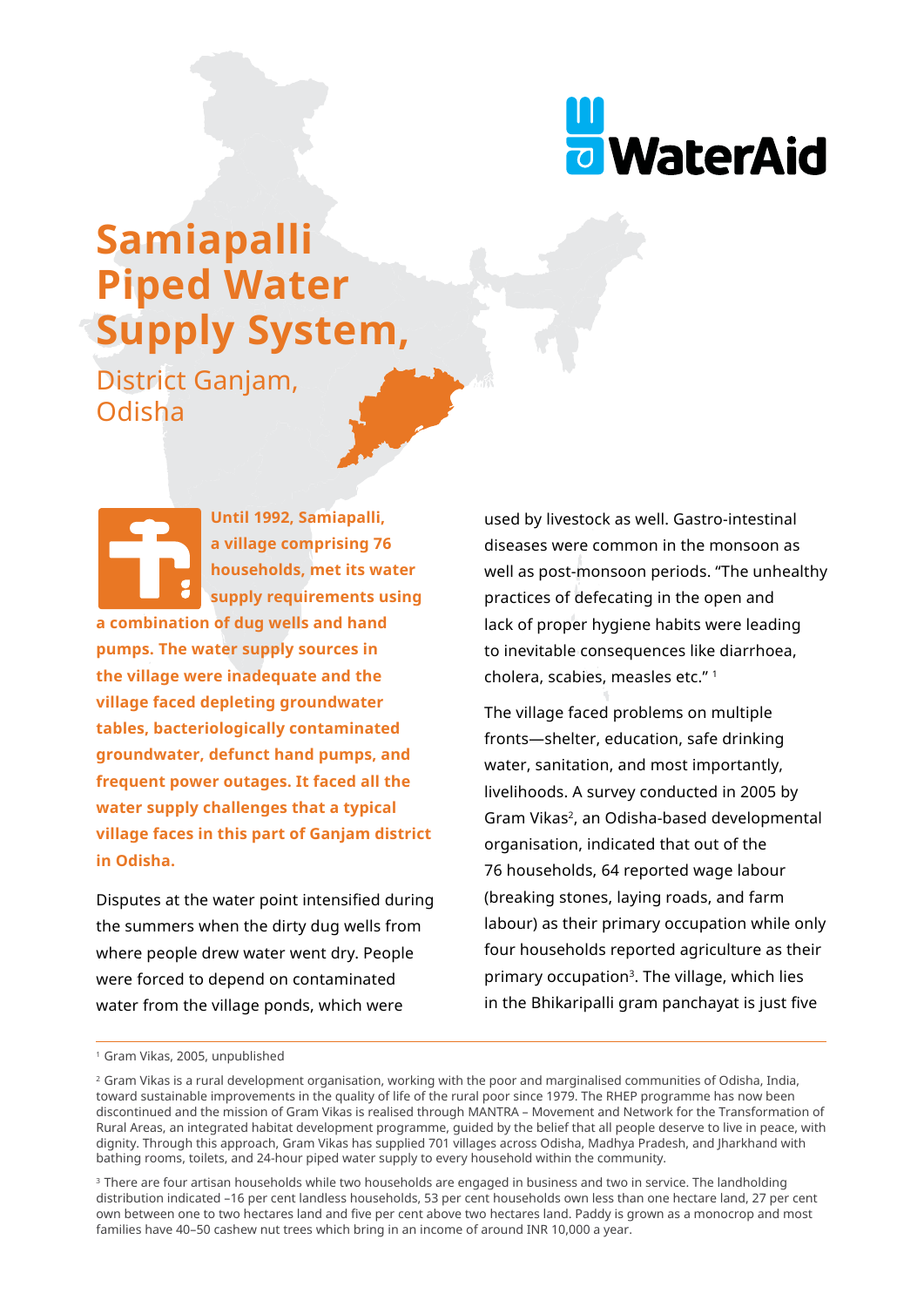kilometres away from Chatrapur, the district headquarters. 95 per cent of the people here belong to the Sauntia scheduled caste and all of them fall in the BPL (below poverty line) category. The remaining five per cent belong to the Goud general caste.

Gram Vikas began working in Samiapalli in 1992 when the community approached it through an Indian Bank official. They had come across a newspaper advertisement regarding the initiation of the Rural Health and Environment Programme (RHEP), a pilot project in the area undertaken by Gram Vikas. The community and Gram Vikas collaborated following an agreement in which the norms of the association were clearly spelt out. A general body meeting was organised at Samiapalli and was attended by men and women of the village. Subsequently, four women self help groups (SHGs) were formed in the village, which currently have two lakh rupees as savings deposits in the bank.

These SHGs were not just about savings and credit but served as forums for disseminating information and building the confidence of the women.

Gram Vikas's initial interaction with women in the village indicated that water availability was an important issue to be addressed. An entry point activity in the village entailed work on housing4 in a new five acre plot by the community with the support of Gram Vikas. The community bought the land collectively for INR two lakh and a total of 59 houses were constructed. Each family contributed INR 22,500 i.e., half the cost, while the rest was financed through a loan from the Housing Development and Finance Corporation. During the 1999 super cyclone, the heavy

rains and widespread flooding damaged all the mud homes in the old village. Luckily, the new village with its pucca disaster-proof houses (41sqm each) had been readied just days before the cyclone, so most households could shift into them.

## **RURAL HEALTH AND ENVIRONMENT PROGRAMME (RHEP)**

RHEP, focussing on the water and sanitation needs of the community, enabled the creation of a village-level organisation that is controlled, operated, and managed by the people themselves. RHEP was taken up only in villages where 80 per cent of the households were below the poverty line (BPL). Sanitation infrastructure and supply of piped drinking water all through the year to all houses was only the entry point. The core rallying element was to bring people together, cutting through the barriers of patriarchal systems, caste, politics, and economic differences.

In 2008, RHEP was replaced by the Movement and Network for the Transformation of Rural Areas (MANTRA), as a part of which, village communities were facilitated to establish, operate, and manage their own habitats. This included disaster-proof housing, water supply and sanitation systems, and appropriate water recharge mechanisms. The facilities were created with the community's own efforts and resources, with some assistance from external agencies. MANTRA is undertaken with clear social, economic, and environmental sustainability mechanisms. A typical programme cycle is between three and five years, after which Gram Vikas withdraws from the habitation.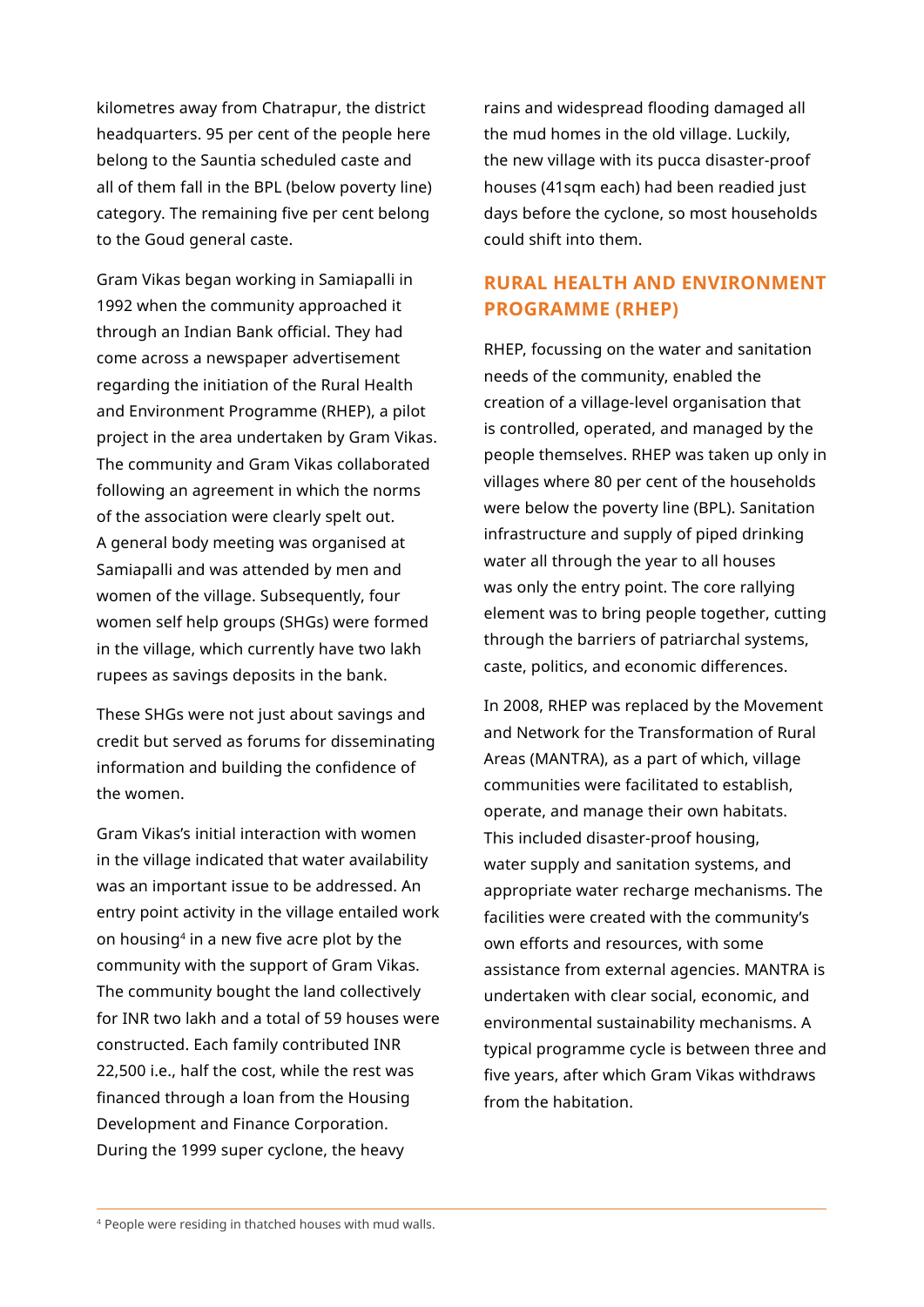# **INSTITUTIONAL ARRANGEMENT AT VILLAGE LEVEL**

Byaghradevi Gram Unnayan Samiti, a village organisation, was set up in the year 1992 and registered as a society. Since RHEP was implemented here, the piped water supply (PWS) scheme in Samiapalli has been successfully operated by the Samiti. An eleven-member executive committee, which comprises three women and eight men, manages the scheme. The general body (one man and one woman from each household) meets every month to resolve vital issues pertaining to operations. Failure to attend a daytime meeting draws in a fine of INR 200 while failure to attend a night-time meeting results in a fine of INR 50. The Samiti also has the authority to decide on issues concerning O&M; including fixing tariff and connection charges, and improving coverage through provision of appropriate concessions to beneficiaries.

Gram Vikas played an active role in facilitating the meetings, and in ensuring that the concerns of the beneficiaries were addressed effectively during these meetings. It continues to have a representative in the society as per the Byaghradevi Gram Unnayan Samiti's by-laws to avoid any sort of misappropriation. But, within a span of seven years, the community began to self-govern. The president of the committee has remained the same over the years while the treasurer and secretary have changed. Participation of 100 per cent of the households in the village was a mandatory precondition of the RHEP programme. At Samiapalli, ten households were not keen to participate and hence 100 per cent consensus could not be reached. These households had a bitter relationship with the rest of the village and owed political

allegiance to an outsider, who instigated them against the project. They did not join the programme citing financial constraints and unwillingness to shift to the new village. The dissenting households now reside in the old village and depend on a dug well and hand pump for their water needs.

However, in the new village, the coverage is 100 per cent and has even extended with the increase in households from 66 in 2002 to a total of 92 in 2019. The community was encouraged to develop the common areas and undertake community income generation activities, such as social forestry, cashew plantation, or pisciculture. Social forestry has been promoted in 14 acres of land and pisciculture in 0.2 acres of land. The cost of social forestry (nursery raising, plantation, and post plantation activities for fuel and fodder trees for over three years) was of the order of INR 9,300 per hectare of which INR 5,000 was from Gram Vikas and INR 4,300 was contributed by the community.

For pisciculture, Gram Vikas arranged bank finance for deepening the pond/ tank, strengthening embankments and for meeting the working capital requirements. A collaboration was developed with the Orissa University of Agriculture and Technology's College of Fisheries. The community is responsible for obtaining a long-term lease for the pond/tank maintenance, as well as for watch and ward. Through the comanagement of commons, the community is able to put in at least 25 per cent of the income from this into the village fund, which is used to meet the O&M costs of water supply. The committee shows an overall positive financial balance and has managed the surplus revenue in an exemplary manner so far. It was clear from the onset that all the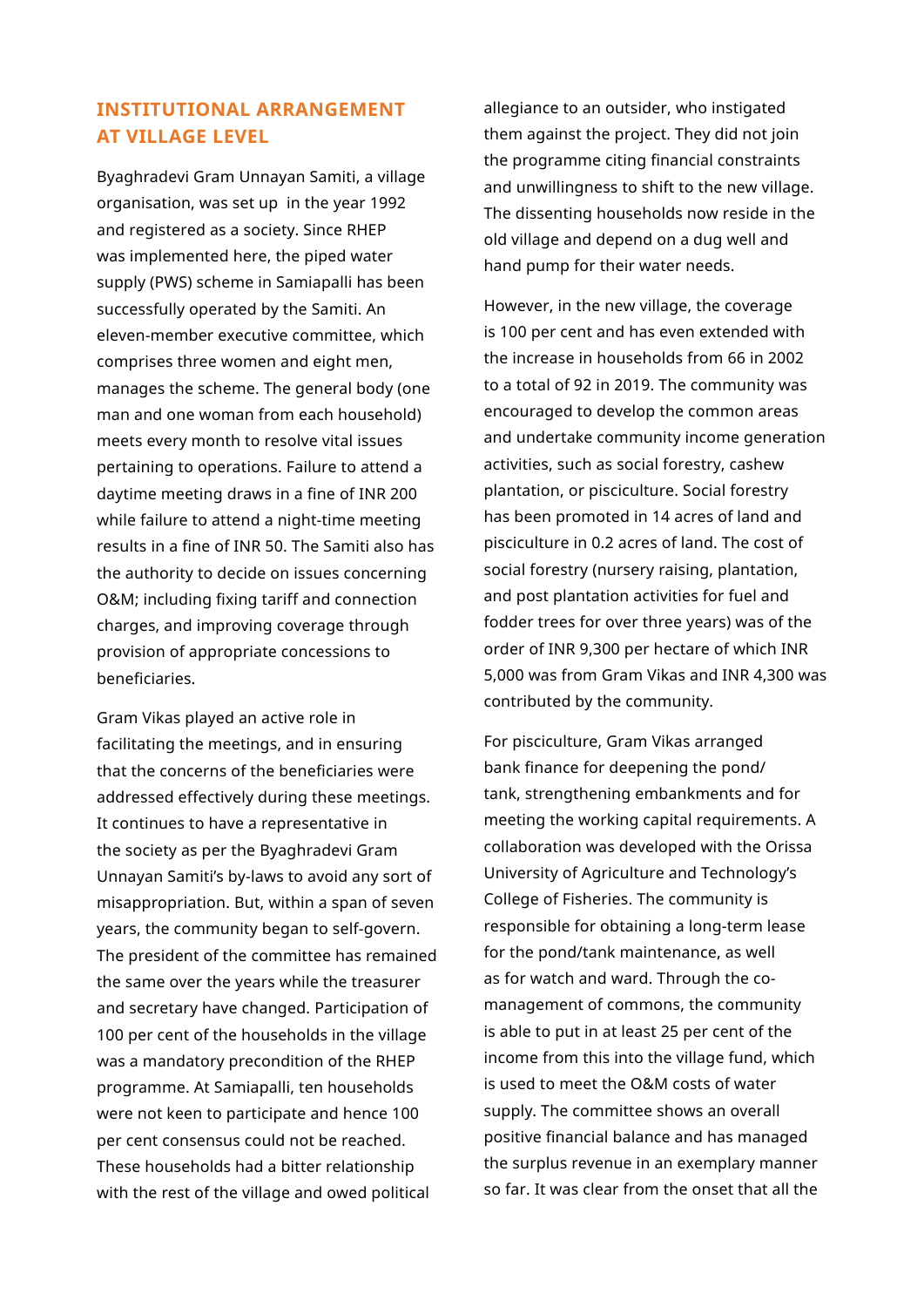facilities created were to be the responsibility of the villagers. Systems were built right from the beginning for that.

Equal participation of men and women in the general body of the village committee ensured inclusivity. Women's participation ensured that they could voice their needs and concerns more freely and were part of the decision-making process, resulting in an effective intervention. Over the years, the articulation and confidence of the women has improved. They attend the meetings, yet even now they do not sit on the same mat as the men. The executive committee, too, has just three women among its eleven members. Nevertheless, the programme has helped redefine the gender equations to some extent and has helped women rise into leadership roles.

The committee maintains an excellent functional relationship with the gram panchayat (Bhikaripalli). With Biswanath Pradhan as the president, the committee has managed to have an excellent and stable leadership, right from the planning stage in 1990s to the current year in 2019. It has exhibited a good amount of professionalism as is evident from its initiatives in developing systems and procedures. The expertise displayed by the committee in managing the piped water supply system gained the trust of the gram panchayat. The same committee was later recognised as the Village Water and Sanitation Committee (VWSC), as mandated under the Panchayati Raj Act. The committee has proper by-laws based on which it carries out its functions. A clear-cut mechanism for operations and maintenance of the system has been put into place. The committee oversees the collection and use of funds, monitoring of the construction,



and maintenance of the piped water supply system and sanitation structures.

The latter predates the piped water supply work; immediately after the corpus was collected, people began the foundation and brickwork for the toilets and bathrooms. Local youth were trained by master masons from Gram Vikas to undertake the construction work. Toilets and bathrooms were constructed over three metres away from the house, in deference to their cultural beliefs.

# **PIPED WATER SUPPLY SYSTEM: TECHNOLOGY**

Water supply to the households at present is through a groundwater-based piped water supply system which is equipped with an electric submersible pump of 2HP (horse power). When the system was set up in 1992, it initially drew water from two dug wells that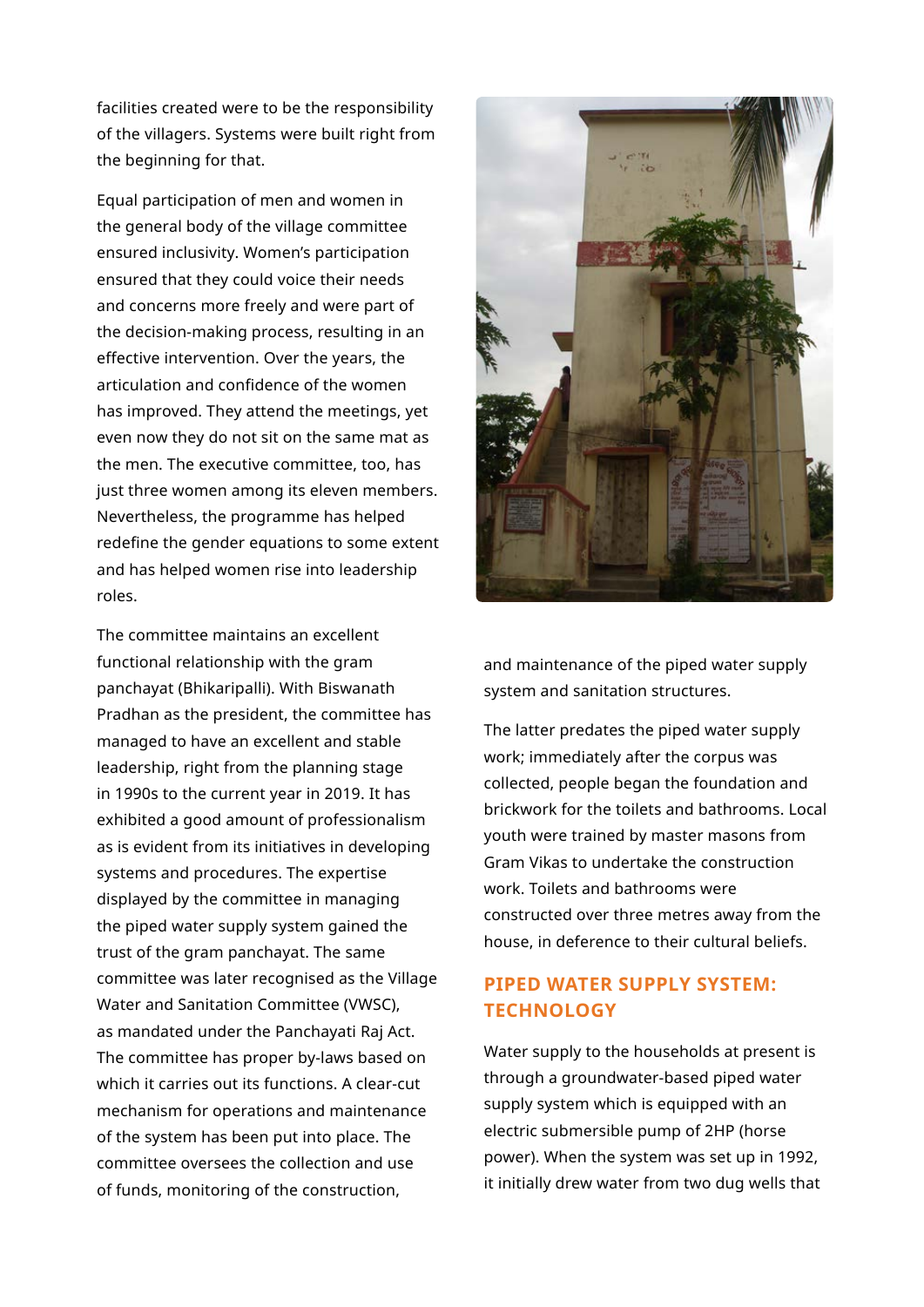

**Households who use the drinking water for purposes such as small scale irrigation are fined by the Operator on behalf of the Committee. All fines go to the O&M fund.**

had 5HP and 3HP submersible pumps each. Soon, the village got a three-phase electrical connection. When the water from the dug wells became insufficient, a borewell (190ft deep) was installed by the gram panchayat after the committee approached it in 2013. The system has an overhead tank capacity of 33,000 litres and water is provided through PVC pipelines instead of GI pipelines as they are not suited for the area.

In the 1990s, as a part of RHEP, every household in the village constructed a kitchen, toilet, and bathroom for itself, with 24-hour piped water supply. The system was such that the sewage from the toilets was directed to the soak pits, while the greywater from bathrooms went down the drainage system or into the kitchen garden.

The overhead tank capacity is designed such that 35 litres of water per person can be pumped twice everyday into the storage tanks and distributed to households twice a day. Each household has been provided with three taps. For the last 27 years, the system has been providing piped water 24x7 except during power outages. A water meter has not been installed, but there are plans to install one to encourage households to conserve water.

# **COST SHARING AND FINANCIAL SUSTAINABILITY**

The project ensures sharing of costs, and for that a corpus fund was created in each village, where Gram Vikas worked, with a contribution of INR 1,000 from all households. The corpus was placed in a fixed deposit and the interest earned on it is used for extension of facilities to new families. Its initial fund grew from INR 1,00,000 to over INR 5,30,000 in 2019. The corpus fund and the interest accrued from it have been kept intact and a separate committee fund is used for day-today expenses.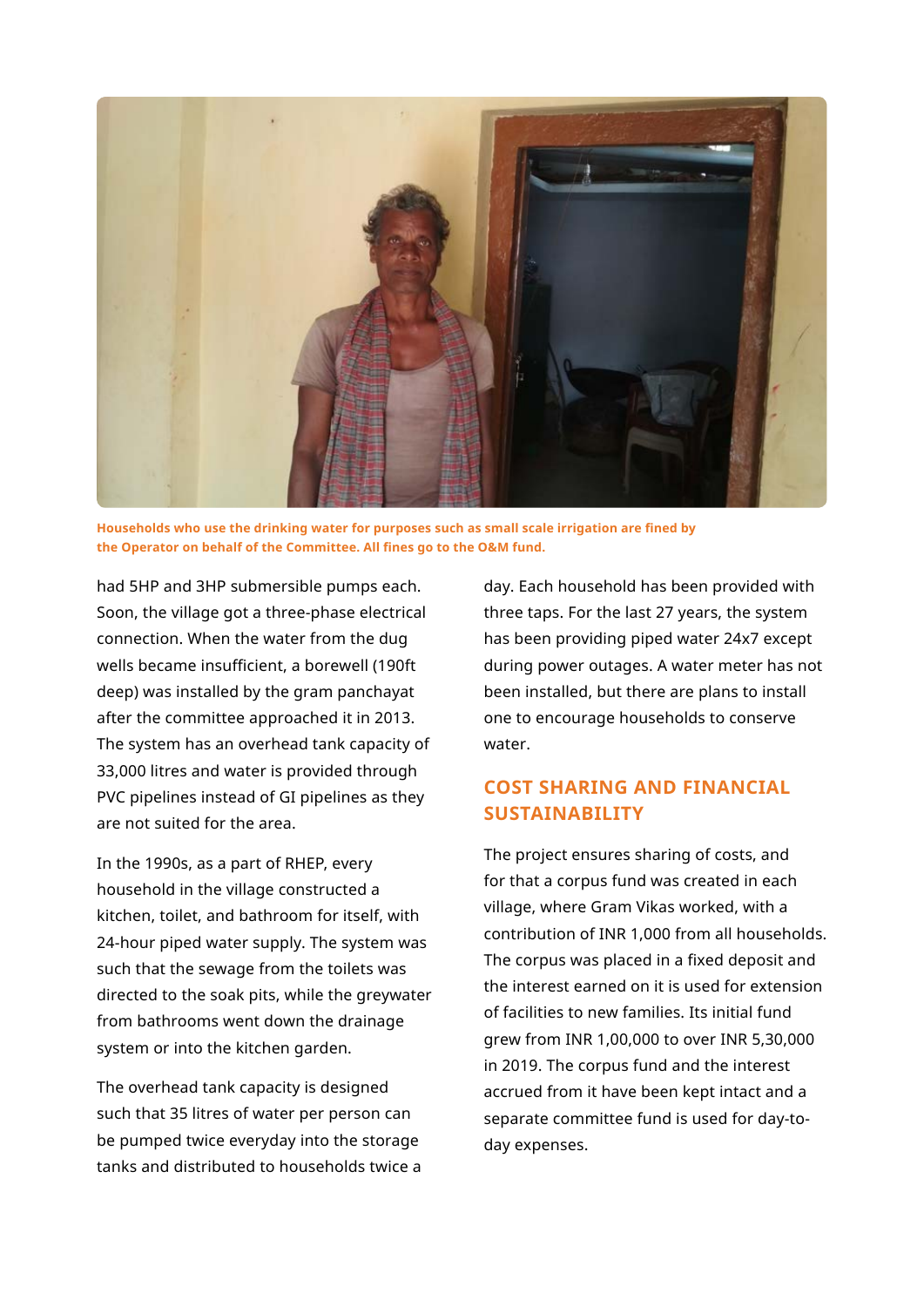The monthly tariff collection of INR 30 per household is used strictly for O&M purposes. The community plans to raise the monthly user charge per household from INR 30 to INR 50, but a consensus is yet to be reached. This fund is used to pay the electricity bill, repairs and maintenance of the pumps/ system, and salary (INR 2,300 a month) of the operator (Lakshman Pradhan). This, combined with the cost of electricity and minor repairs, comes to around INR 3,500 a month. The income from the social forestry/ cashew plantation/leasing of village pond for pisciculture is used to meet these costs as the fund falls short of the required amount. Overall, the O&M charges plus the income from the commons generates an amount of approximately INR 50,000 annually. The annual expenses on electricity and minor repairs work out to INR 42,000 (3,500x12). Therefore, there is a profit is INR 8,000 annually.

RHEP norms state that the financially better off households could contribute more towards the corpus fund than the poorer households, but in Samiapalli, all households paid an equal amount of INR 1,000. For construction of the piped water supply system, Gram Vikas contributed the: (a) full cost of cement, brick, aggregate, and steel for the overhead tank, main pipeline, motor pump; (b) partial cost of digging the well; and (c) skilled labour for laying the main pipeline and all construction related to the piped water scheme. The people's contribution was towards: (a) stone for the foundation, (b) unskilled labour for laying the foundation, constructing the overhead tank, laying of the water distribution system, and (c) the cost of the pipes to transport water from the main pipeline to individual houses into toilets, bathrooms and kitchens. The people's contribution created a sense of ownership for the assets, thus ensuring usage and maintenance. Gram Vikas provided skill building, training, and education and also created the financial and institutional mechanisms to ensure that the system works over time. For the piped water supply system, Gram Vikas provided a capital expenditure (CapEx) contribution of about 80 per cent.

Issues of ownership of the land on which source and pipelines were laid were dealt with before starting the project.

| <b>Components of RHEP</b>              | <b>Gram Vikas</b><br><b>contribution</b> | People's<br>contribution | Government<br>contribution | <b>Total</b> |
|----------------------------------------|------------------------------------------|--------------------------|----------------------------|--------------|
| Toilets and bathing rooms <sup>5</sup> | 1,45,000                                 | 1,38,700                 | 26,500                     | 3,10,200     |
| <b>Water supply system</b>             | 5,16,600                                 | 43,520                   | $\Omega$                   | 5,60,120     |
| <b>Community hall</b>                  | 94,487                                   | 29,530                   | 0                          | 1,24,017     |
| Total                                  | 7,56,087                                 | 2,11,750                 | 26,500                     | 9,94,337     |

Source: Gram Vikas

<sup>5</sup> Good quality toilets with twin-pit pour-flush toilet is developed.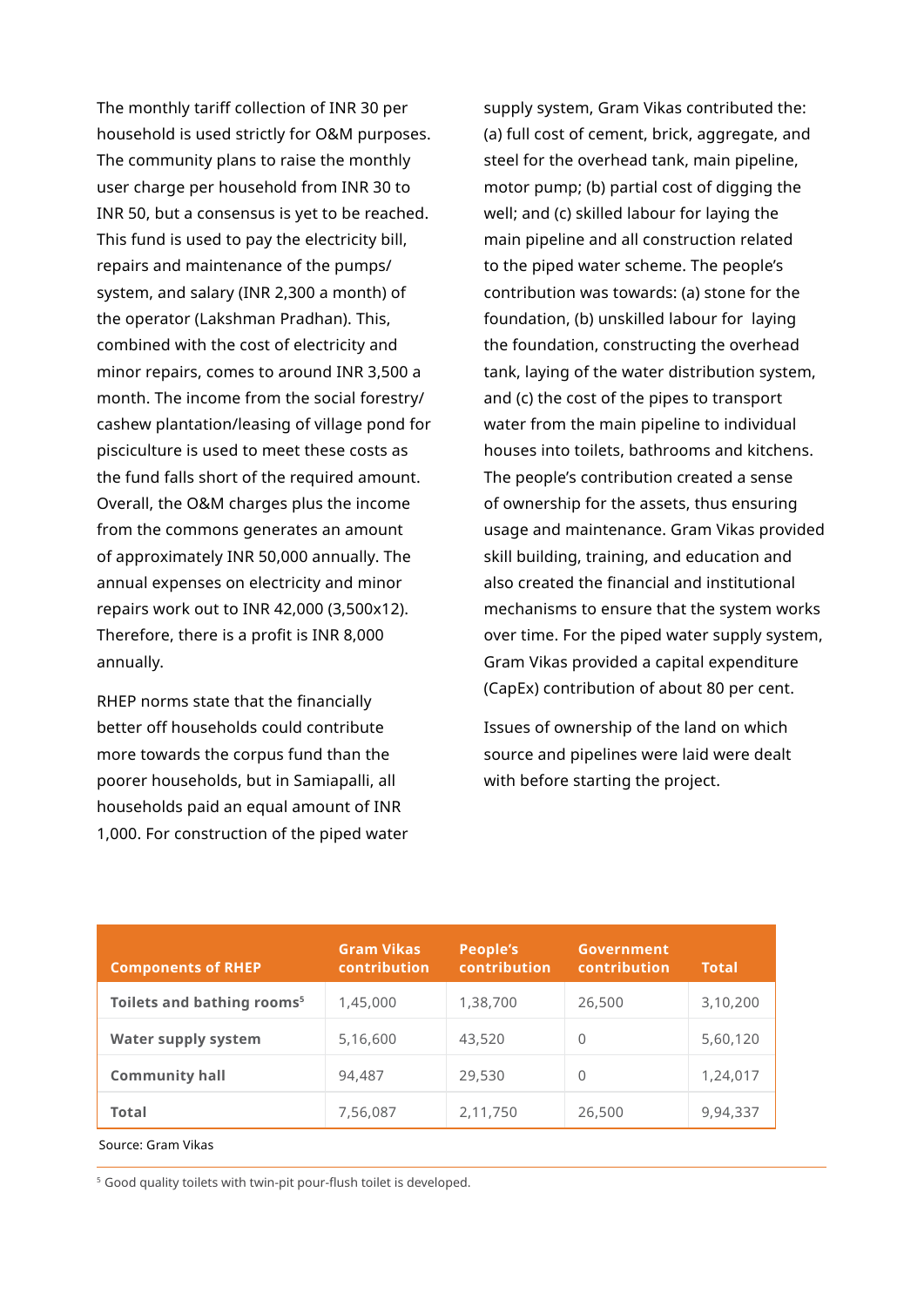### **CAPACITY BUILDING**

The project involved training the community in maintenance and management of the piped water supply system, accounting, and hygiene education. Thereafter, the community took full responsibility for the management and O&M of all systems. The operator was also trained in plumbing, electrical work, and pump maintenance.

The people's capacities were built through training sessions, workshops, and practical support arranged by Gram Vikas. At the onset of the programme, all executive committee members went through leadership development programmes, gender sensitisation, health training, training in dealing with Panchayati Raj Institutions (PRIs), conducting meetings, managing the construction, and training in record keeping (accounts).

Management by the community has had definite spin-offs in strengthened leadership skills, transparency in transactions, conflict management, raised confidence of the community, and improved ability to leverage government resources for village development. Women now have kitchen gardens using wastewater from the bathroom.

## **MONITORING SYSTEM**

There is an effective monitoring system in place to ensure proper usage of the facilities. An effective penalty system exists for violation of norms, whether related to resources such as water e.g. its irrational use, or even social issues like alcoholism. A fine of up to INR 500 is imposed and water connection is cut off when people were found wasting it.

The physical and chemical quality of water is tested for levels of arsenic, fluoride, chloride, hydrogen sulphide, iron, nitrates, sulphate, e-coli etc. before a source is finalised. Additionally, the water quality is being monitored from 2019 onwards to check for bacteriological contamination (e-coli), turbidity, and nitrate presence etc. Currently, the community is being trained to build a protocol for quarterly monitoring.

The water level of the source is not monitored on a regular basis, nor have measures been taken to recharge it as the topography and laterite soil make percolation difficult. There is a draft bill in Odisha for regulation, development, and management of groundwater, dating back to 2011, which regulates the digging of borewells in the vicinity of the source. As of now, users of groundwater do not have to seek prior permission to construct new wells and the only regulation is indirect through permission for an electricity connection. Water is supplied for a total of eight hours a day—three hours in the morning and five in the evening. This frequency is regulated by the committee.

The system faced a disruption when the transformer burnt out once. Apart from that, power outages during the monsoons disrupt the system.